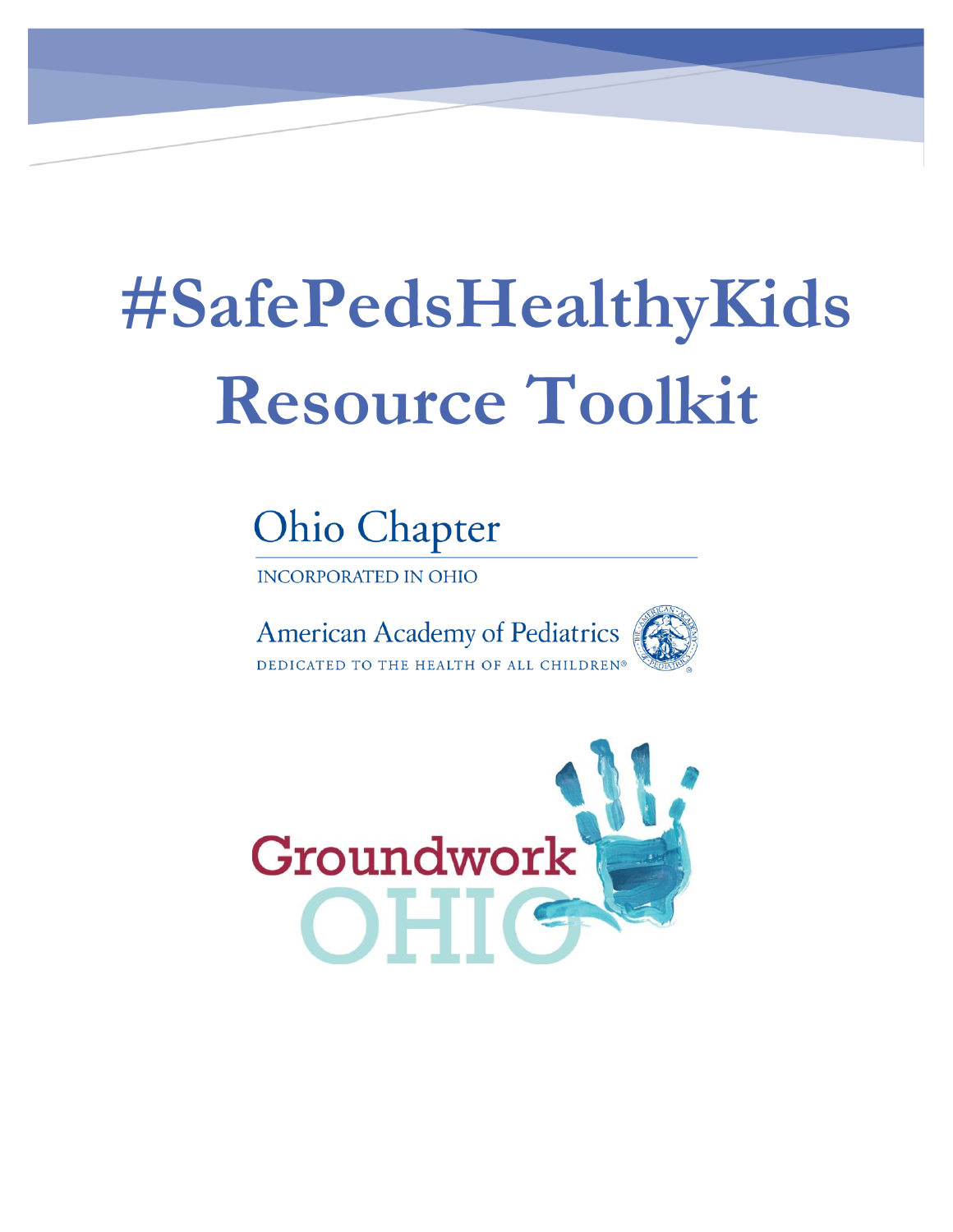# **Ohio AAP**

# **#SafePedsHealthyKids**

# **Resource Toolkit**

### **Resources for Providers and Organizations to Promote Pediatric Wellness & Preventative Care**



**Distributed by:**



DEDICATED TO THE HEALTH OF ALL CHILDREN®

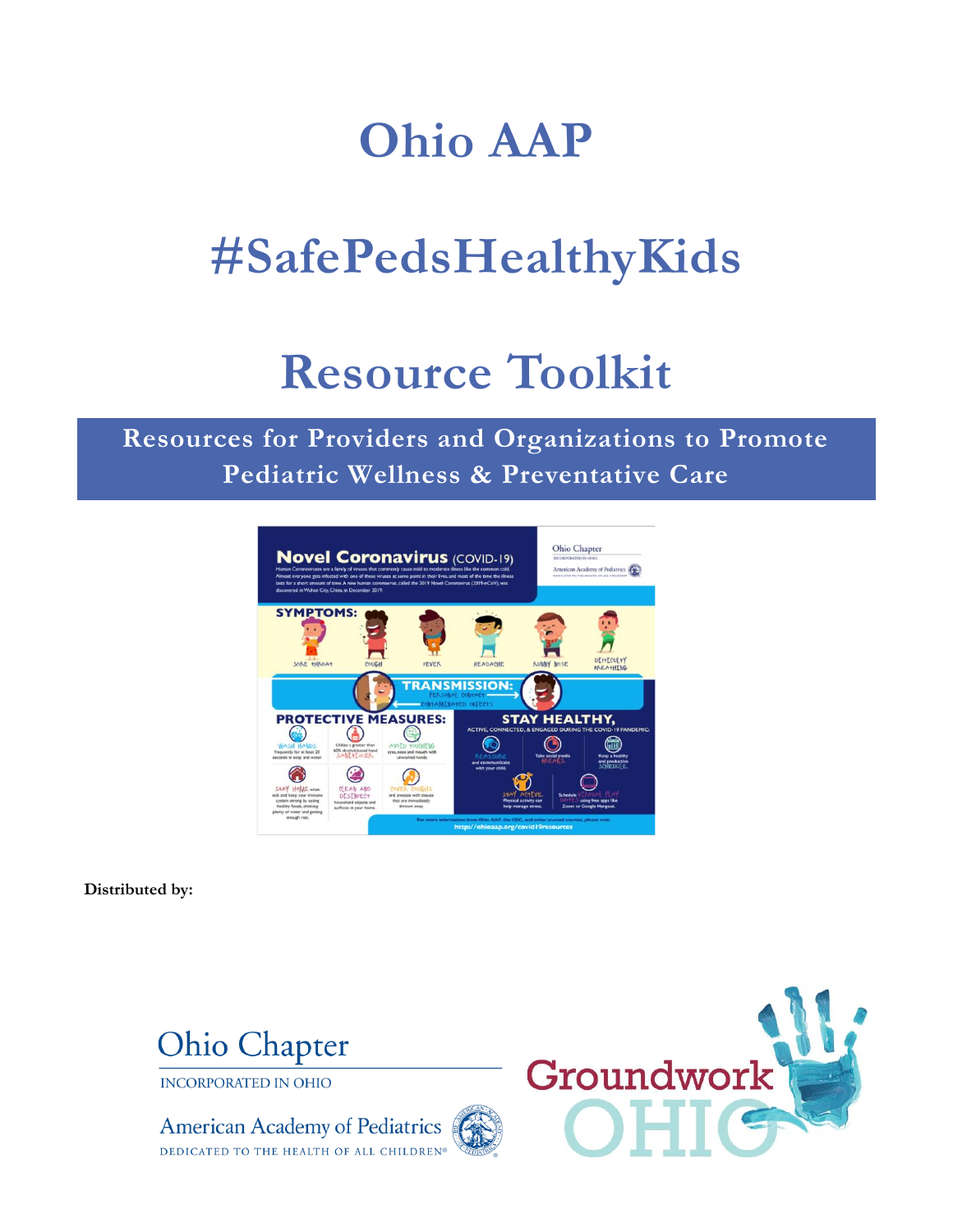We recognize that during the COVID-19 pandemic, there have been many changes to pediatric practices and Ohio AAP members. Many pediatricians have had to make adjustments to office processes and policies, such as scheduling, and modifying exam and waiting room areas to reduce the potential exposure and spread of COVID-19. Practices are monitoring and assessing the effects of these changes regularly and often adjusting what they have done to meet current needs, limitations and evolving guidelines. We know that every practice is different and must decide when and how to open their offices to patients in the safest ways possible.

This toolkit builds on the work that has been done thus far and is meant to provide pediatricians with easy to use resources to reach out to families. Ohio AAP believes in the value and importance of well-child visits and the role preventative care has to keep children healthy #SafePedsHealthyKids.

### **While you were on the front lines, Ohio AAP worked hard to lead efforts on preserving and protecting pediatrics during the COVD-19 pandemic:**

- 24/7 advocacy with ODH, administration, Medicaid/MCO leaders, national AAP to ensure the pediatric voice is heard when decisions are being made-including telehealth reimbursement policy parity and pediatric office care
- Provided talking points to Dr. Amy Acton/Ohio Department of Health for the April 27, 2020 press conference on the importance and safety of routine well visits during the pandemic
- Virtual visits by Ohio AAP staff with practices to help navigate COVID-19 operational needs
- Quick changes to QI program timelines and education/training dates and formats to adhere to the needs of our members and orders from Gov. Mike DeWine and Dr. Amy Acton
- Called upon by Dr. Amy Acton to provide Ohio AAP resources for families on routines, anxiety and wellness during COVID-19
- Creation and spread of a social media tool kit and campaign for families and providers on the safety of routine well care and office visits during the pandemic, #SafePedsHealthyKids. (pages 4-6)
- We created videos to enforce the need for routine well care and immunization visits during the past few months on multiple social media platforms including Facebook, Twitter, Instagram and TikTok to reach providers, parents and teens
- We sent Ohio AAP press release to media outlets across the state on routine well care and immunization visits during the COVID-19 pandemic





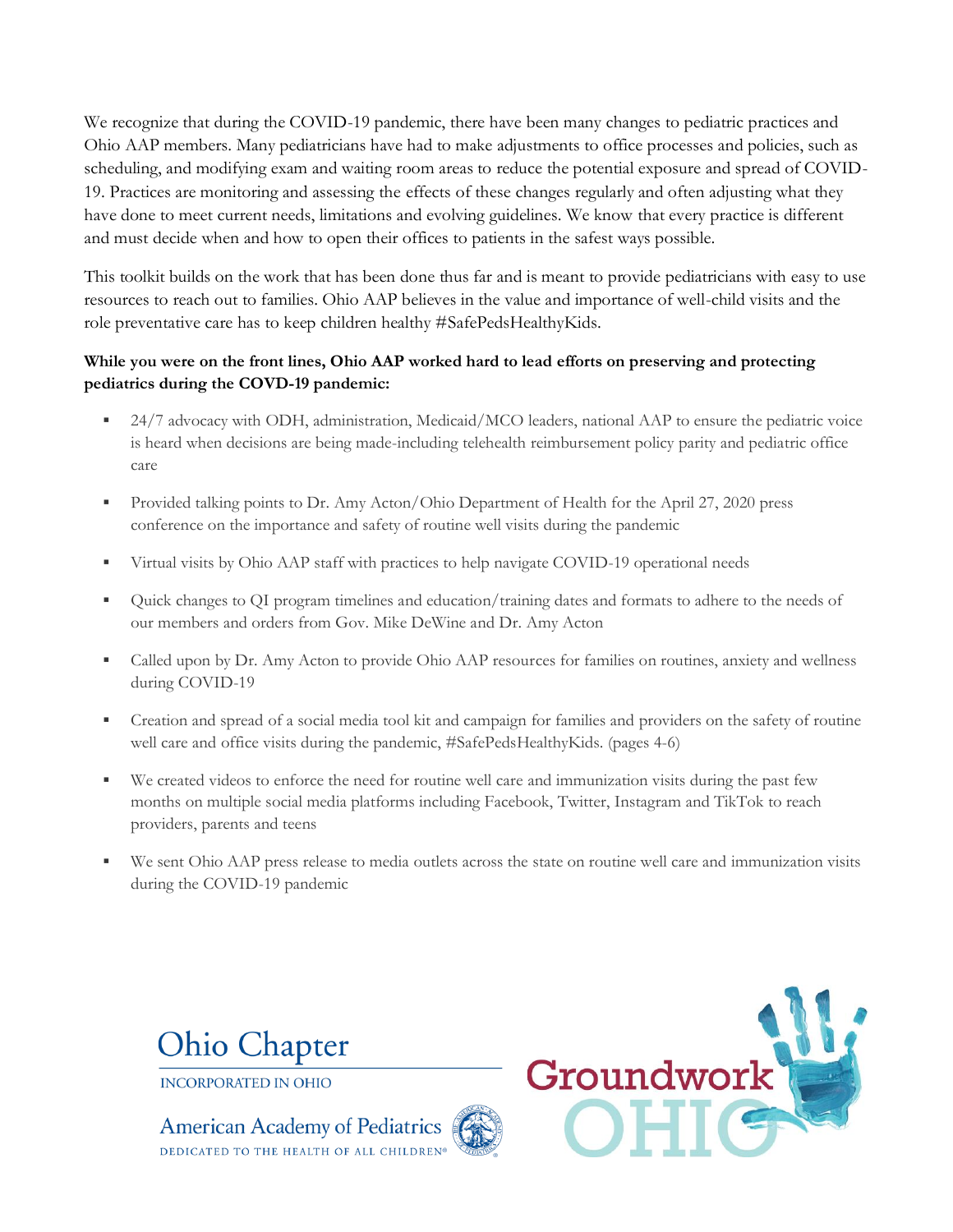Ohio AAP educated nearly 115 providers in a series of 3 webinars in April/May addressing relevant concerns currently affecting issues on telehealth, well-care/immunization visits, clinical challenges, physician wellness and planning for life after COVID-19

Please visit OhioAAP.org/covid19resources for the most up-date information on COVID-19 recovery or Groundworkohio.org/covid19parents for relevant resources for parents and caregivers.

### **TEMPLATE LETTER TO FAMILIES**

Providers can use the letter below as a customizable template to send to families encouraging them to return to the office for well child visits and vaccinations.

### **To download an editable version, clic[k here.](http://ohioaap.org/wp-content/uploads/2020/05/Well-Care-Template-Letter.docx)**

Hello from [Insert Practice Name],

We hope that this note finds you and your family safe and healthy! We want to thank you for being flexible and understanding as we adjust office protocols to keep patients and families as safe as possible during this unprecedented pandemic.

Currently, stay at home orders from Governor DeWine are still in place but **in-person well-child visits with your pediatrician are still recommended at this time**. To this end, we have adopted some new practices such as [insert changes made such as separate healthy/sick hours and rooms, triage in parking lot, telehealth, etc.]. It is our goal to see every patient that needs our services in a timely manner. If it is safe and appropriate, appointments may be delayed or conducted through telehealth. If an in-person visit is important and necessary, please rest assured that we are taking all precautions in cleaning of all equipment and examination rooms and limiting your contact with others.

**For all children and adolescents**, it is especially important to maintain regularly scheduled well check appointments to stay up-to-date on immunizations and health screenings despite the ongoing COVID-19 pandemic. Well-child visits and vaccinations for children and adolescents are necessary to monitor growth and help them build immunity to preventable diseases, as well as screening for developmental, nutritional and mental health concerns. If your child is due for a well child visit or sports/school physical, is due for a vaccine in the near future or past due, please call our office to schedule an in-person appointment. If you are unsure if your child is up to date or in need of a well visit or vaccine, please call and ask our office staff to check their records.

**For patients who are sick and require an in-person visit**, please call our office to schedule an appointment during our sick-patient hours. We request that sick patients be accompanied by ONE healthy parent or guardian



**INCORPORATED IN OHIO** 

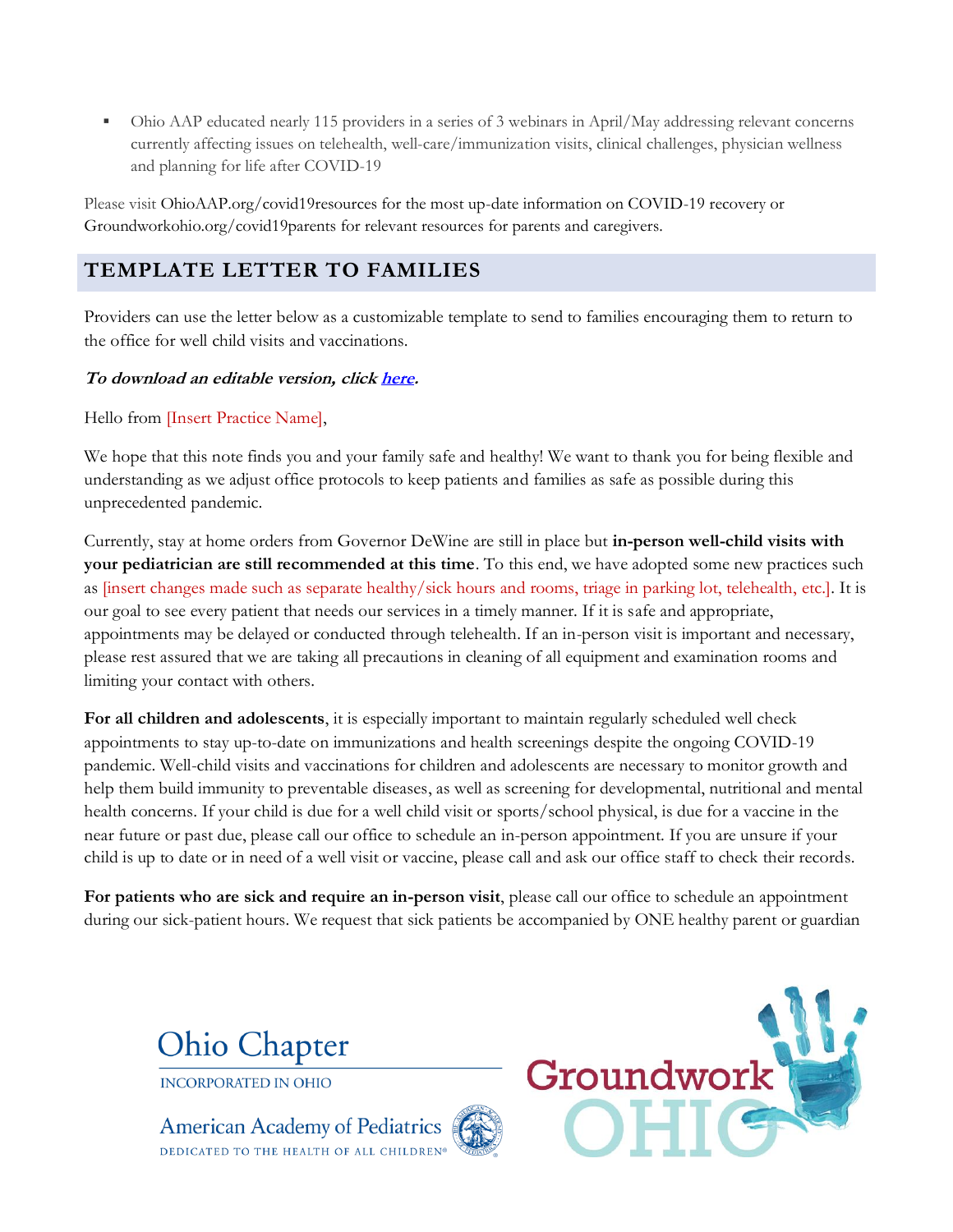and, if possible, that no siblings be brought along to the office. If appropriate, we may avoid in-person visits and treat patients through telehealth.

We have developed the following protocols for sick visits: [discuss specific procedures for sick patients such as calling at arrival and remaining in vehicle until you receive further instructions, payment and forms online, etc.]

These measures are temporary and are in line with guidance from the CDC and the Ohio Department of Health (ODH). Policies will be adjusted as needed to follow direction by ODH and the CDC. We believe that the policies discussed above will help to maintain the best health environment for all of our patients.

Lastly, my membership and advocacy organization for how best to care for children and their families is the [Ohio Chapter, American Academy of Pediatrics](http://ohioaap.org/) (Ohio AAP). It is the strongest network of education and advocacy for children, families, and pediatricians in the state. The Ohio AAP encompasses 3,000 Ohio pediatricians and residents who are enthusiastic and committed to caring for all of Ohio's children and adolescents, including your family. Last year alone they directly impacted over 1M children through their programs and resources and reached over 174 million people nationwide in our awareness campaigns. They are my "go to" source for reliable, timely and important medical information for caring for children, and I hope they become yours as well. We encourage you to follow them on social media and visit their website, OhioAAP.org for all of your child health needs.

### **Where to Find Ohio AAP**

- Facebook: AAP Ohio
- Twitter: @ohpediatricians
- Instagram: Ohio AAP
- Linked-In: Ohio Chapter, American Academy of Pediatrics

Visit<http://ohioaap.org/covid19resources> for messaging on safety and child wellness sharing on social media and use the hashtag **#SafePedsHealthyKids.**

Sincerely [Insert Practice Name]





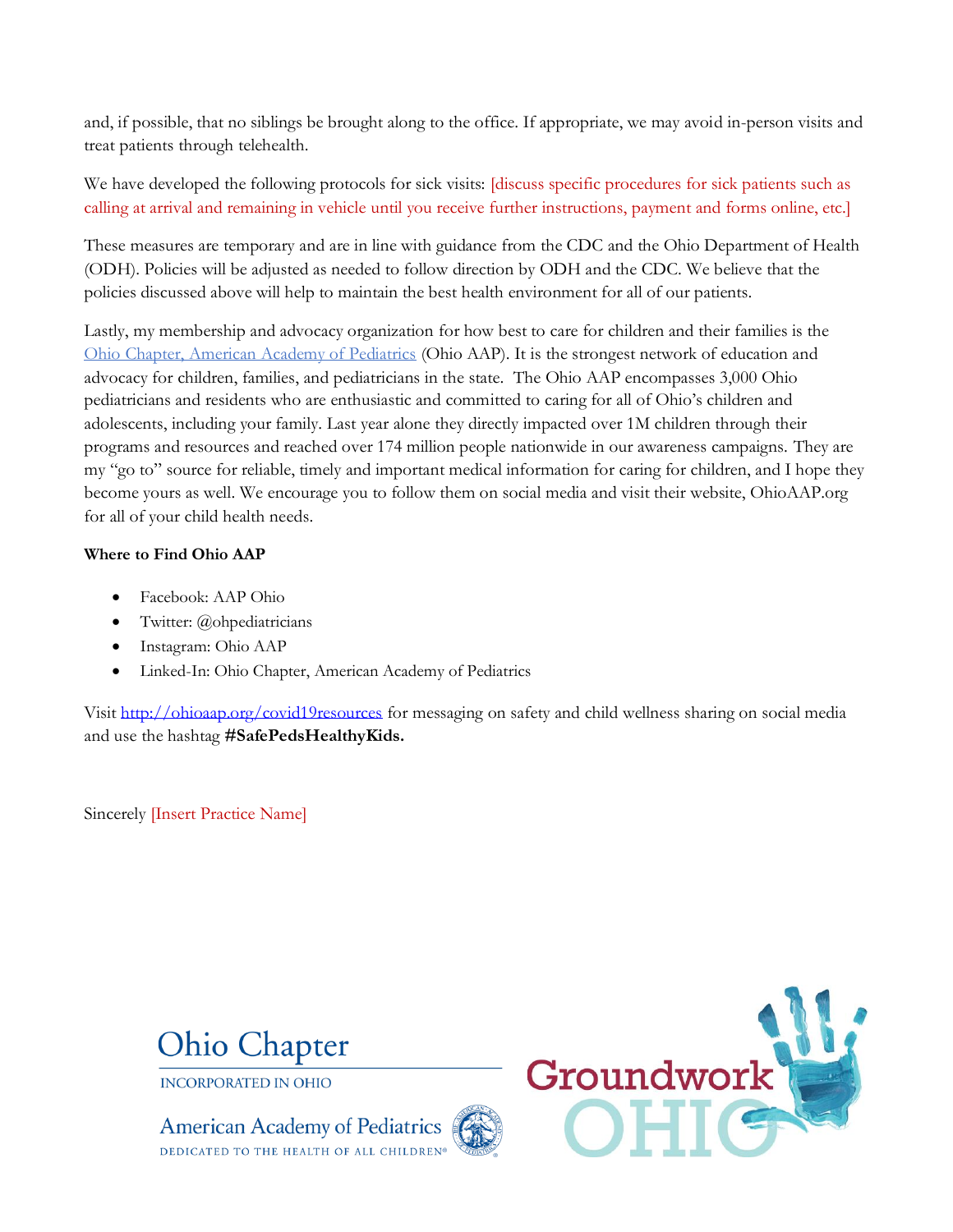### **POST CARD FOR FAMILIES**

In addition to the letter, we also have a postcard that you can send to families encouraging them to return to the office for well child visits and vaccinations.

#### **To download the PDF version, click [here.](http://ohioaap.org/wp-content/uploads/2020/05/AAP_Covid_Postcard43.pdf)**

*Front & Back*



The Ohio Chapter, American Academy<br>of Pediatrics is encouraging families to or reductives is encouraging namines to<br>maintain routine pediatric appointments<br>during the COVID-19 pandemic.

- 1

In-person, routine well child visits are still recommended<br>for all children at this time for critical services including: During these visits, your pediatrician will discuss important topics that<br>can keep your family healthy, such as:

\* Vaccines<br>\* Healthy weight and nutrition<br>\* Mental Health \* Avoiding injuries in the home

. Suggestions to keep your family safe and healthy

For resources to help keep your family healthy<br>and happy, visit: ohioaap.org/covid | 9resources



**INCORPORATED IN OHIO** 

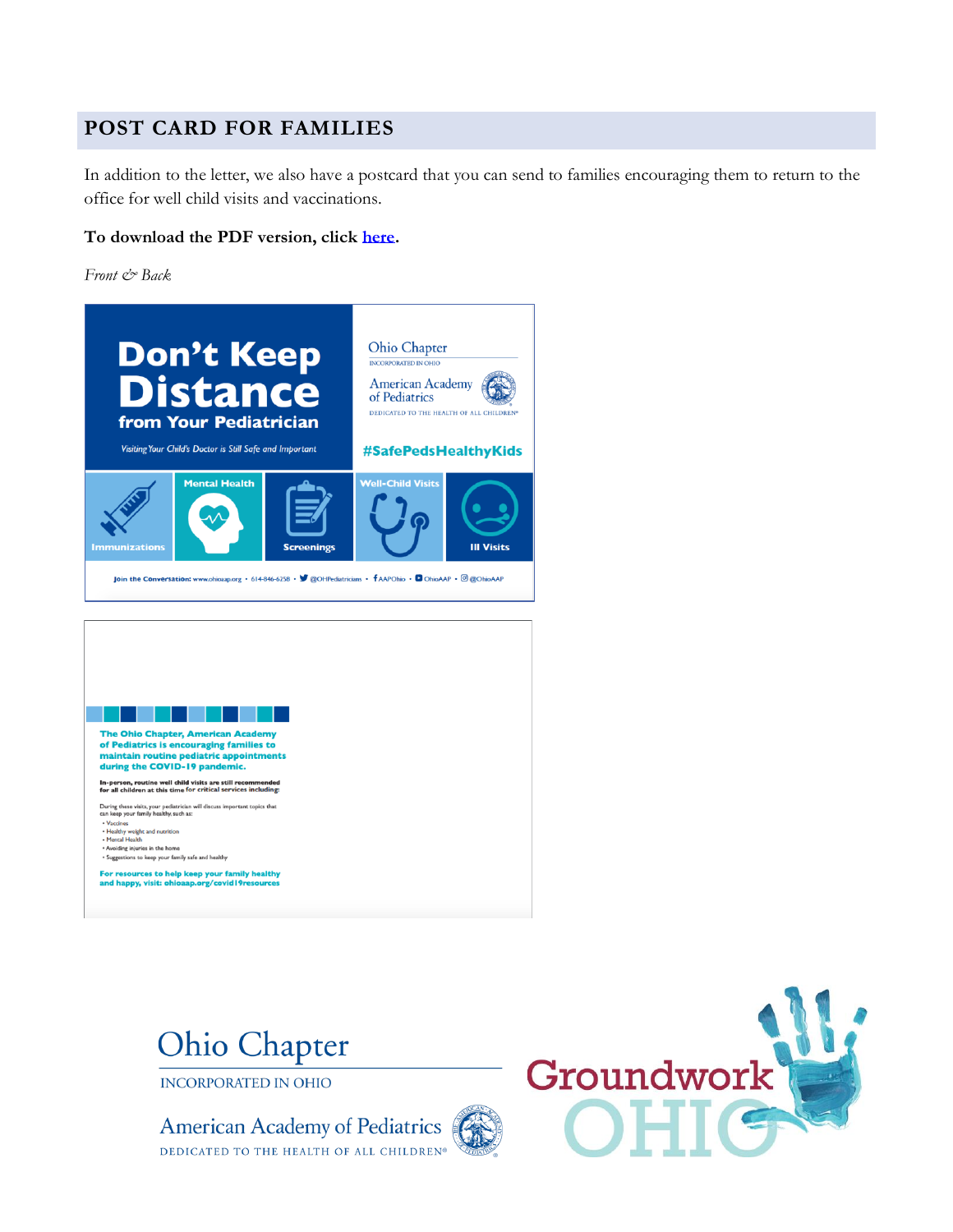### **SOCIAL MEDIA MESSAGING TO KEEP KIDS HEALTHY & SAFE**

- 1. Well-Child Visit Introduction
	- a. Ohio AAP recommends in-person, routine well-child visits during #COVID19. Wellness visits allow for monitoring of growth and development, vaccine maintenance, mental health care in adolescents, and ability to have parent's questions answered [#SafePedsHealthyKids](https://www.facebook.com/hashtag/safepedshealthykids?source=feed_text&epa=HASHTAG&__xts__%5B0%5D=68.ARA20r3HAQyfU3ycLPVdyInXerb4FrtJ9ku_mANoB5QVOb6Ki-r5hCMCoCH0ZynJoaZFbUOpc2Wo9j7ddtz9J8yf-XwrIavl3a-hzcx515pm-31DLBci511NCcs7YWGN-IjQx_KFBq4SoU3ji_k5WNSCVIf6BBpArHJeu7YTagyaIR3SiAVQ13KwcM5ntJFsah5A_8tzeg8XWxniizVfPUDar77AZoVxwxhWaKYkMkFSh0kdq7rgDSdpxh_sJC9rWfUe0cr0WBhFcSyw8RFLtStMZNQUIJxqb2e8myFUqXmlzvKeF0gFyZvoZ62UfSUwQEYqj6lENVDZWftPH9VGq_C3R1xWcqfuHgU&__tn__=%2ANK-R)
	- b. Pediatricians in some cases are only seeing 20-30% of their normal volume of patients but pediatrician's offices are safe places! Join Ohio AAP for the month of May in helping spread the word to schedule your child's wellness visit today and keep Ohio's children safe and healthy!
- 2. Immunizations
	- a. In-person, routine well-child visits are still recommended for all children during #COVID19, especially children under two years of age to maintain vaccination schedules. We must all do our part to prevent vaccine-preventable disease outbreaks [#SafePedsHealthyKids](https://www.facebook.com/hashtag/safepedshealthykids?source=feed_text&epa=HASHTAG&__xts__%5B0%5D=68.ARA20r3HAQyfU3ycLPVdyInXerb4FrtJ9ku_mANoB5QVOb6Ki-r5hCMCoCH0ZynJoaZFbUOpc2Wo9j7ddtz9J8yf-XwrIavl3a-hzcx515pm-31DLBci511NCcs7YWGN-IjQx_KFBq4SoU3ji_k5WNSCVIf6BBpArHJeu7YTagyaIR3SiAVQ13KwcM5ntJFsah5A_8tzeg8XWxniizVfPUDar77AZoVxwxhWaKYkMkFSh0kdq7rgDSdpxh_sJC9rWfUe0cr0WBhFcSyw8RFLtStMZNQUIJxqb2e8myFUqXmlzvKeF0gFyZvoZ62UfSUwQEYqj6lENVDZWftPH9VGq_C3R1xWcqfuHgU&__tn__=%2ANK-R) #VaccinateDontIsolate
	- b. Keeping immunization rates up is imperative to preventing vaccine-preventable diseases. Researchers have found that during the week of April 5th, the administration of measles, mumps and rubella shots dropped by 50%; diphtheria and whooping cough shots by 42%; and HPV vaccines by 73% [#SafePedsHealthyKids](https://www.facebook.com/hashtag/safepedshealthykids?source=feed_text&epa=HASHTAG&__xts__%5B0%5D=68.ARA20r3HAQyfU3ycLPVdyInXerb4FrtJ9ku_mANoB5QVOb6Ki-r5hCMCoCH0ZynJoaZFbUOpc2Wo9j7ddtz9J8yf-XwrIavl3a-hzcx515pm-31DLBci511NCcs7YWGN-IjQx_KFBq4SoU3ji_k5WNSCVIf6BBpArHJeu7YTagyaIR3SiAVQ13KwcM5ntJFsah5A_8tzeg8XWxniizVfPUDar77AZoVxwxhWaKYkMkFSh0kdq7rgDSdpxh_sJC9rWfUe0cr0WBhFcSyw8RFLtStMZNQUIJxqb2e8myFUqXmlzvKeF0gFyZvoZ62UfSUwQEYqj6lENVDZWftPH9VGq_C3R1xWcqfuHgU&__tn__=%2ANK-R) #VaccinateDontIsolate
- 3. Store It Safe
	- a. Maintaining wellness visits allows for mental health, anxiety, or depression concerns to be addressed in adolescents. Severe stress and anxiety – like the feelings caused for many by the COVID-19 pandemic – are risk factors for teen suicide. [#SafePedsHealthyKids](https://www.facebook.com/hashtag/safepedshealthykids?source=feed_text&epa=HASHTAG&__xts__%5B0%5D=68.ARA20r3HAQyfU3ycLPVdyInXerb4FrtJ9ku_mANoB5QVOb6Ki-r5hCMCoCH0ZynJoaZFbUOpc2Wo9j7ddtz9J8yf-XwrIavl3a-hzcx515pm-31DLBci511NCcs7YWGN-IjQx_KFBq4SoU3ji_k5WNSCVIf6BBpArHJeu7YTagyaIR3SiAVQ13KwcM5ntJFsah5A_8tzeg8XWxniizVfPUDar77AZoVxwxhWaKYkMkFSh0kdq7rgDSdpxh_sJC9rWfUe0cr0WBhFcSyw8RFLtStMZNQUIJxqb2e8myFUqXmlzvKeF0gFyZvoZ62UfSUwQEYqj6lENVDZWftPH9VGq_C3R1xWcqfuHgU&__tn__=%2ANK-R)
	- b. With teens spending more time at home, parents should continue to ensure they #StoreItSafe for potentially dangerous items including firearms, medications, and alcohol. Learn more at <http://ohioaap.org/storeitsafe/>
	- c. Now more than ever your teenager needs well care from their pediatrician. Many teens may be struggling with depression, anxiety, loneliness, hopelessness and some may be having thoughts of harming themselves during the pandemic. Pediatricians know how to help with these issues. Don't skip your teens well visit [#SafePedsHealthyKids](https://www.facebook.com/hashtag/safepedshealthykids?source=feed_text&epa=HASHTAG&__xts__%5B0%5D=68.ARA20r3HAQyfU3ycLPVdyInXerb4FrtJ9ku_mANoB5QVOb6Ki-r5hCMCoCH0ZynJoaZFbUOpc2Wo9j7ddtz9J8yf-XwrIavl3a-hzcx515pm-31DLBci511NCcs7YWGN-IjQx_KFBq4SoU3ji_k5WNSCVIf6BBpArHJeu7YTagyaIR3SiAVQ13KwcM5ntJFsah5A_8tzeg8XWxniizVfPUDar77AZoVxwxhWaKYkMkFSh0kdq7rgDSdpxh_sJC9rWfUe0cr0WBhFcSyw8RFLtStMZNQUIJxqb2e8myFUqXmlzvKeF0gFyZvoZ62UfSUwQEYqj6lENVDZWftPH9VGq_C3R1xWcqfuHgU&__tn__=%2ANK-R)
- 4. Parenting at Mealtime & Playtime
	- a. Maintaining well child visits allows for monitoring of healthy habits especially for birth through 5 years. With extra amounts of time at home, advice from your child's pediatrician can help with obesity prevention and allow for monitoring for your child's health! #SafePedsHealthyKids
	- b. Parents should continue taking children to routine well visits to monitor their child's weight and eating habits. Pediatricians can provide health eating and activity tips for parents. It is important to limit screen time and encourage physical activity! #SafePedsHealthKids





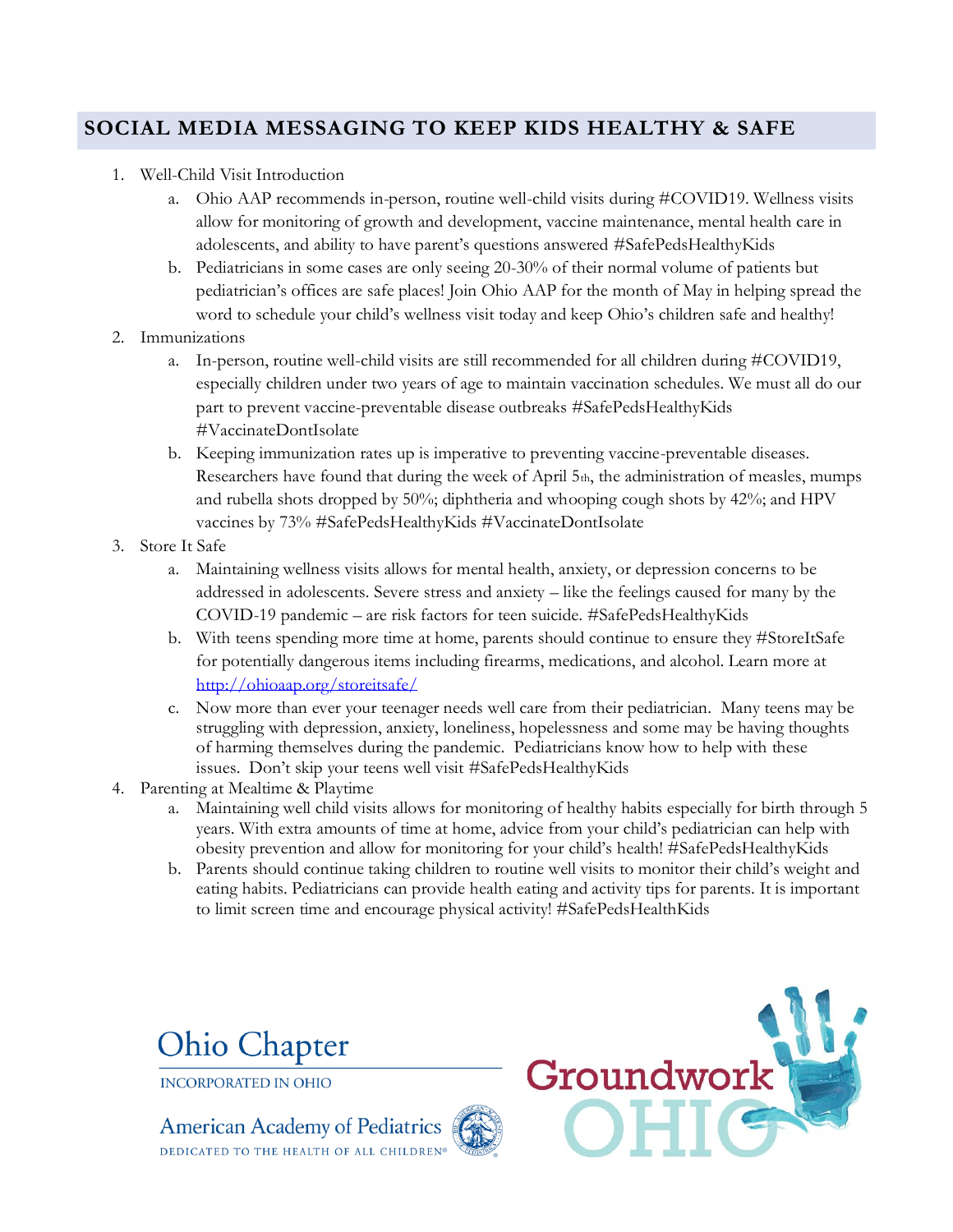- 5. Smoke Free Families
	- a. Smoking puts families at risk for COVID-19 complications and puts infants at risk for lifelong health problems. Your doctor can provide information and resources to help reduce smoke exposure for your family. Don't skip well-child visits #SafePedsHealthyKids
- 6. Safety Features Implemented in the Office
	- a. Pediatrician offices are safe spaces. Practices have implemented many new measures to keep you and your child safe including separating sick and well visits between morning and afternoons, eliminating waiting rooms, and of course wearing Personal Protective Equipment #SafePedsHealthyKids
- 7. Brush Book Bed
	- a. Reading to children can create positive memories and routines in uncertain times. Nightly habits – like reading a book, brushing teeth, and consistent bedtimes – are one way to help kids and families maintain a sense of normalcy when many things are out of their control. Your pediatrician can also provide guidance on tips for oral health, literacy, and establishing routines so don't skip your well-child visits #SafePedsHealthyKids
- 8. Lead-Free Ohio
	- a. Maintaining routine well-child visits allows for education on lead poisoning and prevention for your child. Appointments with your pediatrician are still recommended to receive testing and guidance during COVID-19. #SafePedsHealthyKids

*Images for sharing on social media*









**INCORPORATED IN OHIO** 

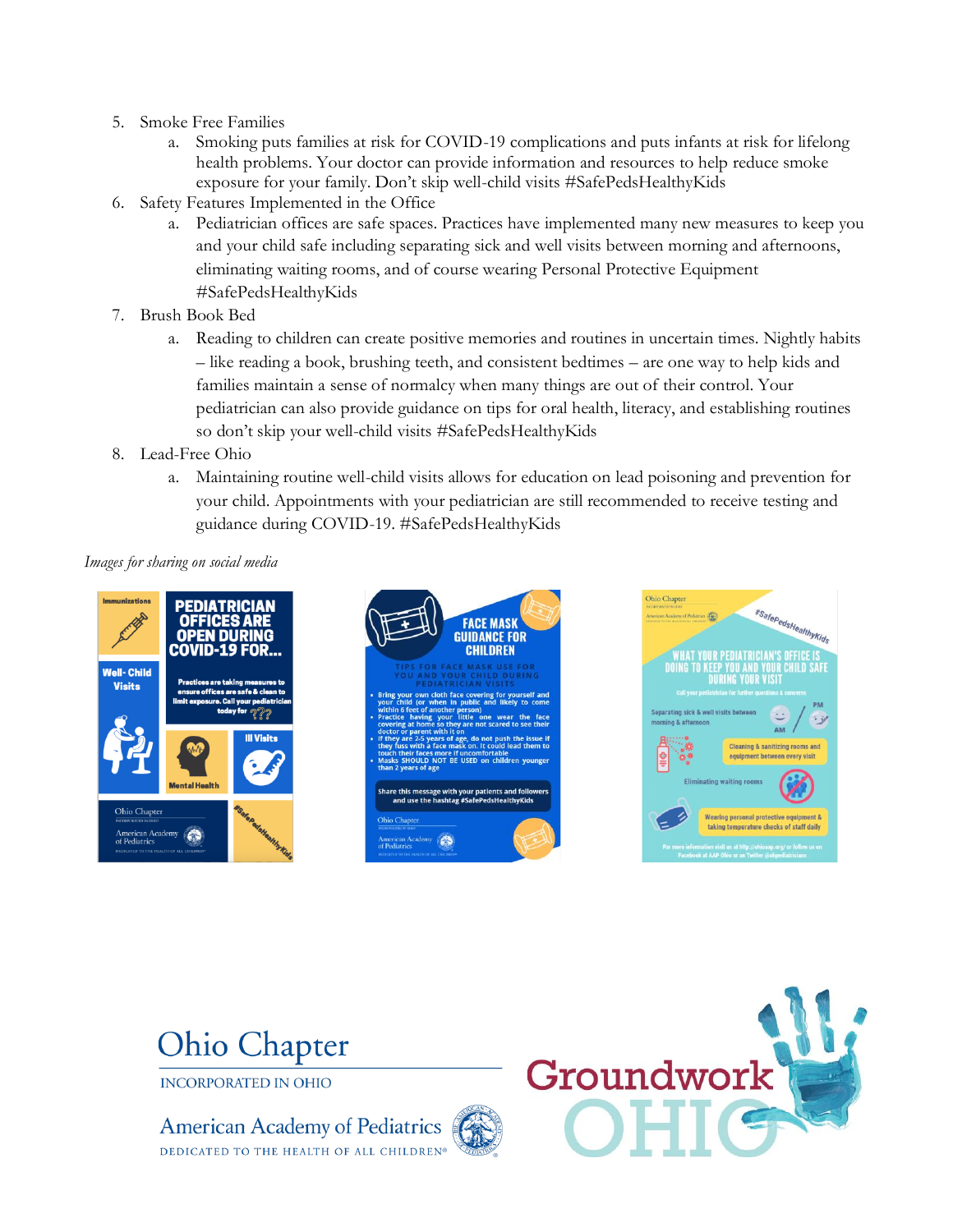

### **COMMUNICATION FOR PROVIDERS**

- **Offer Empathy**
	- o You've put your life and child's health on pause as a result of COVID-19 and we greatly appreciate your patience
	- o Important restrictions that have helped save lives are now being loosened and it's time to turn our focus to your child receiving the care he/she needs
- **Provide Next Steps**
	- o Your child's visit has been scheduled for <day, date, and time> at <location>. We are located at <address>.
	- o Please let us know if you'd like to know more about the safety measures we have in place
- **Set Expectations** 
	- o As you prepare for your child's appointment, we want you to know that it is safe to come to our office, just as it has always been. We are taking every precaution to protect our patients families and team members. During your visit you can expect:
		- Continuous and thorough cleaning of all surfaces, spaces, and equipment
		- Masks and other necessary personal protective equipment for every person in our facilities
		- **Exercise 1** Screening and testing of all clinicians, team members, and visitors as recommended by our state and national policies
		- Social distancing practices enforced in public areas and visitor limitations
		- Up-to-date safety protocols based on the most recent guidance from ODH and the Governor's Office

### **Ohio Chapter**



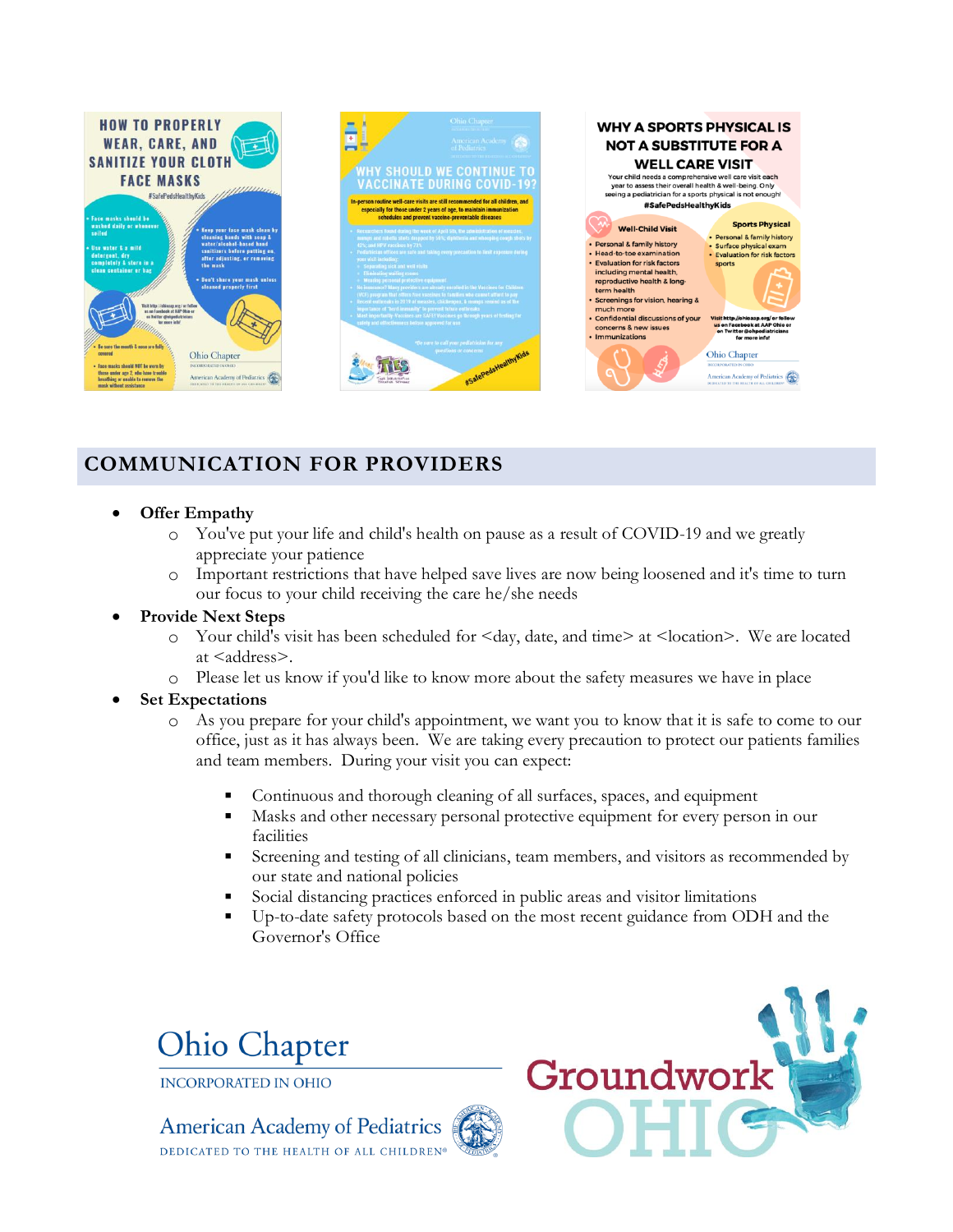### • **Provide Clear Guidelines**

- We are committed to making our office the safest environment possible and you can help. For your protection, as well as the protection of others, here are 5 simple things you can do in preparation for your visit:
	- Protect yourself and your child by wearing a face mask
	- Practice social distancing leading up to and during your visit
	- Call your provider if your child experiences symptoms such as fever, dry cough, sore throat, or shortness of breath prior to your visit to determine if it's safe to proceed with the appointment or if we need to get your child care in a different way
	- **•** Let us know if there's anything we can do to assist you and/or your child before your visit

### **Sample Messages for Staff to Call Parents:**

### Well-Care/Vaccination appointments:

"Hi! This is (name) from (practice). I am calling to touch base regarding your child's wellness visit and vaccinations. It is very important to stay on track with these appointments, as missing them can lead to issues later down the road. Although the COVID-19 pandemic is ongoing, we are doing everything we can to ensure the health and safety of our patients, including helping families stay up-to-date on their important preventative care. Please give us a call so we can schedule your child's appointment, if you have any questions or if there is anything we can do for you. We hope to see you soon."

### Newborn appointments:

"Hi! This is (name) from (practice). I am calling on behalf of everyone at (practice name) to congratulate you on the arrival of your baby. We are so thrilled for you and your family! As you may know, newborn checkups and on-time administration of vaccines are very important. Although the COVID-19 pandemic is ongoing, we also know how crucial routine preventative care is for your child. We encourage you to keep your scheduled wellbaby appointments or schedule one if you haven't already done so. Please let us know if you have any questions or if there is anything that we can do for you. See you soon"

### COVID-19:

"Hi! This is (name) from (practice). I hope that you and your family are in good health and staying safe. I am calling to let you know that all of us at (practice name) are thinking of you. We are here to support you during this unprecedented time. We have modified our practice policies to minimize our patients' exposure to others



**INCORPORATED IN OHIO** 

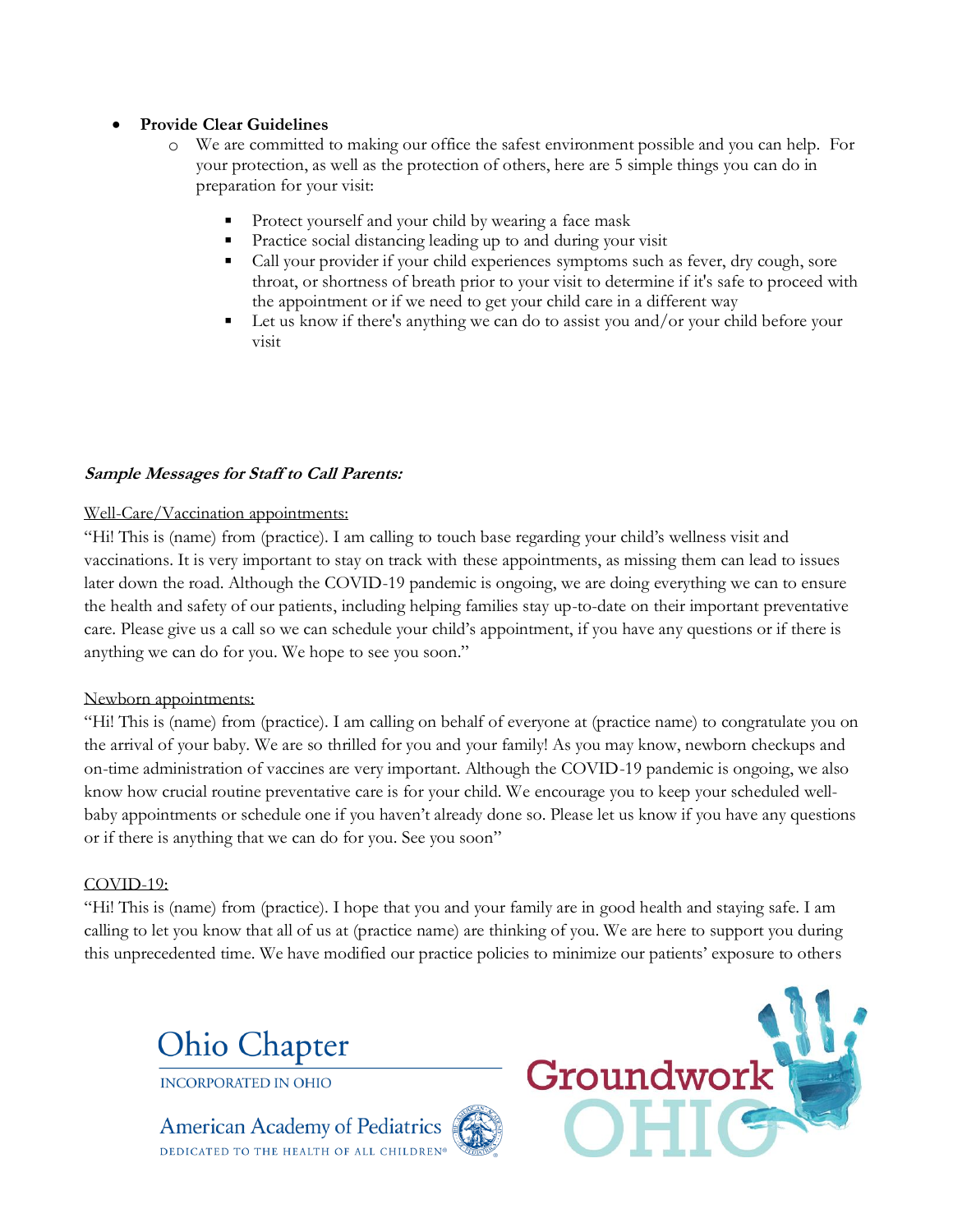and assure a safe environment for all. So please let us know if you have any questions or if there is anything else that we can do for your family. Although the COVID-19 pandemic is ongoing, we are still seeing patients in the office for well-childcare, follow-up visits and sick visits, or by telehealth when appropriate. If you have any patient care concerns, please let us know. We hope to see you soon."

### Sick-child visits:

"Hi! This is (name) from (practice). I am calling to share some news with you regarding the services that we are offering to our patients. Although the COVID-19 pandemic is ongoing, we are continuing to treat sick patients in a variety of ways. We are offering telehealth visits for concerns that can be treated virtually, or, if need be, inperson visits are available as well. Please don't put off getting medical attention when your child needs it. Give us a call if you have any questions or if there is anything that we can do for you. Take care."

### **OPERATIONS PLANNING FOR VISITS**

### **Building Confidence**

- Send proactive messaging to families about being open for care and practices in place to protect them assent infection
	- o Consider messaging in a variety of formats (letter, phone call, text, social media)
- Evaluate sanitization and/or sterilization processes
- Prepare waiting room and clinic spaces appropriately for patients
	- o I.e. Barriers in place between staff and patients where possible, plans for collecting paperwork, and making sure masks & hand sanitizer are available
- Appraise screening and testing of patients coming to the clinic for care
	- o Pre-visit assessments by telephone and temperature checks prior to being seen

### **Building Capacity**

- Review appointment scheduling blocks to creatively allow for distance and cleaning
- Consider which types of visits may benefit from telehealth appointment versus in-person
- Schedule simultaneous "Well visit + follow-up appointment" as a joint visit OR use your current schedule flexibility to convert acute visits into a joint "Acute + well visit" when appropriate

### **Building Efficiency**

• Ensure every well visit includes all components of a sports physical assessment so sports forms can be signed for the full year